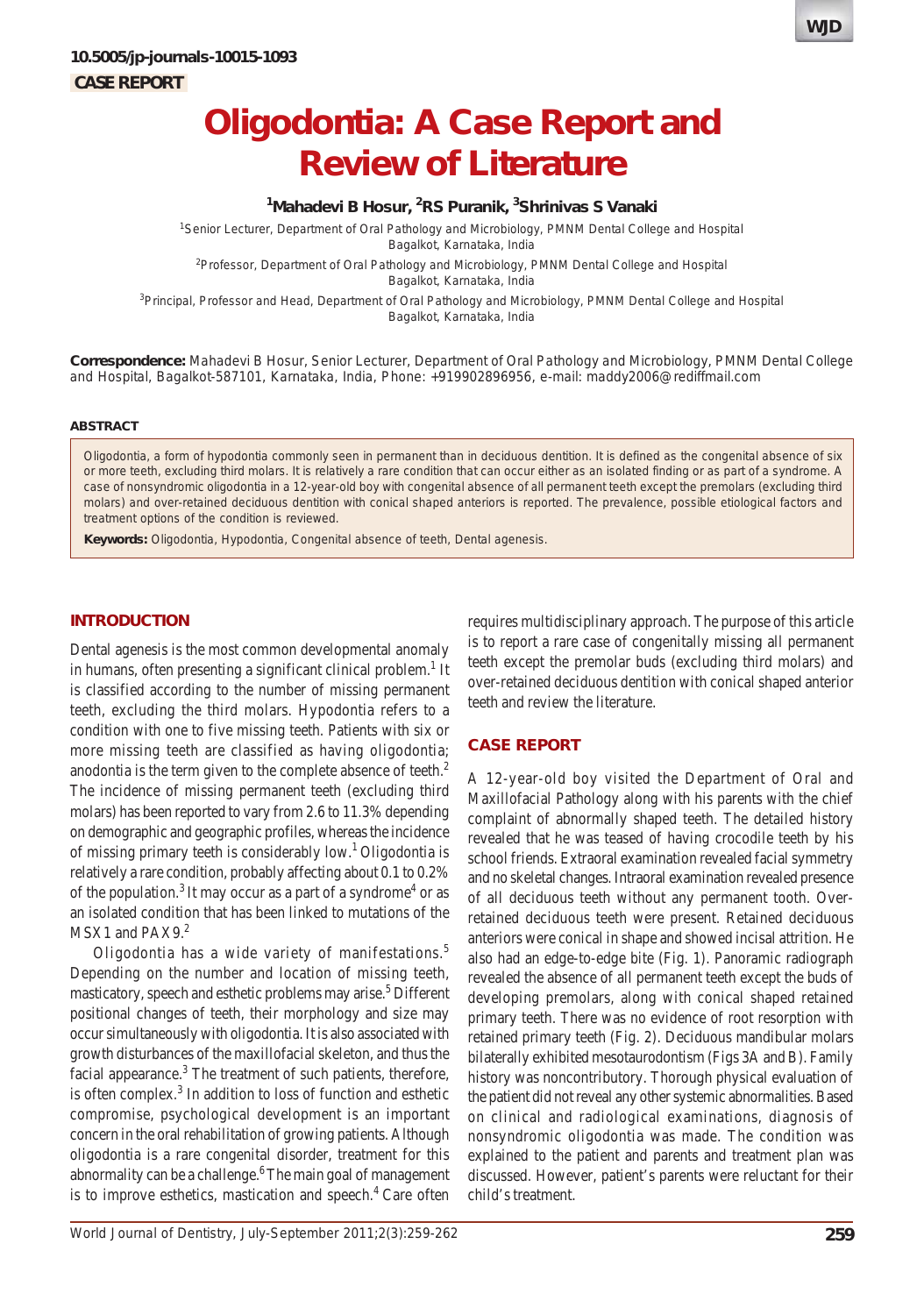

**Fig. 1:** Clinical photograph showing conical shaped deciduous anteriors with incisal attrition



**Fig. 2:** Orthopantomograph (OPG) exhibiting retained deciduous teeth without root resorption and presence of premolar buds only

## **REVIEW OF LITERATURE**

Hypodontia or tooth agenesis is defined as a common anomaly of human dentition characterized by the developmental absence of one or more teeth.7,8 Oligodontia is defined as congenital absence of 'many' teeth, without any specification as to the meaning of 'many.<sup>9</sup> It is also seen that the term oligodontia is used to define developmental absence of multiple teeth, usually associated with systemic manifestations.<sup>10</sup>

Schalk-van der Weide has suggested six or more permanent teeth (excluding third molars) as a criterion.<sup>3,9</sup> According to a 1996 Consensus Conference on Oral Implants in Young Patients, the following definitions are used: 'Hypodontia' is defined as the absence of one to five permanent teeth, while the term 'oligodontia' refers to the absence of six or more permanent teeth and 'anodontia' to the absence of all permanent teeth.<sup>11</sup>

Thus, oligodontia is generally defined as the congenital absence of six or more permanent teeth, excluding the third molars.<sup>5,8,12</sup> It is also known as partial anodontia, severe or advanced hypodontia. $8,13$  Some of them also refer to this as selective tooth agenesis.<sup>14</sup>

Population studies on the prevalence of hypodontia suggest that majority (more than 80%) will present with one or two congenitally missing teeth and only less than 1% will present with six or more.<sup>15</sup> Oligodontia represents a relatively rare condition.3 The incidence of oligodontia is reported to vary from 0.08 to  $0.16\%$ .<sup>2</sup> Rolling S reported only 0.16% of the Danish school children with five or more missing permanent teeth.<sup>3,9</sup> In a recently published study, a rate of 0.16% oligodontia was reported.<sup>3</sup> The incidence rate suggested by Schalk-van der is 0.08% of the population.<sup>3,11</sup> In the study by Ravan and Nielsen of 1530 Danish school children, 0.26% had six or more missing teeth. In a Swedish study prevalence was  $0.19\%$ .<sup>3</sup> Its prevalence is estimated at  $0.14\%$  in the white population.<sup>16</sup>

Frequency of congenitally missing teeth was higher in girls than in boys in one of the studies on oligodontia patients. However, in another study there was no significant difference.<sup>8</sup> Data from the Danish school children study showed that condition is more frequent in girls than in boys.<sup>9</sup>

The pattern of tooth absence is influenced by the gene affected, as well as the type of mutation within the specific gene.<sup>2</sup> It affects permanent rather than deciduous dentition.<sup>14</sup> The teeth most commonly absent are the permanent second premolars and the maxillary lateral incisors.<sup>2</sup> The permanent fist molars and maxillary central incisor are the most stable teeth.<sup>2,3</sup> Molar absence, however, is a prominent feature of some forms of isolated oligodontia.2



**Figs 3A and B:** Intraoral periapical radiograph (Iopa) showing mesotaurodontism with deciduous mandibular molars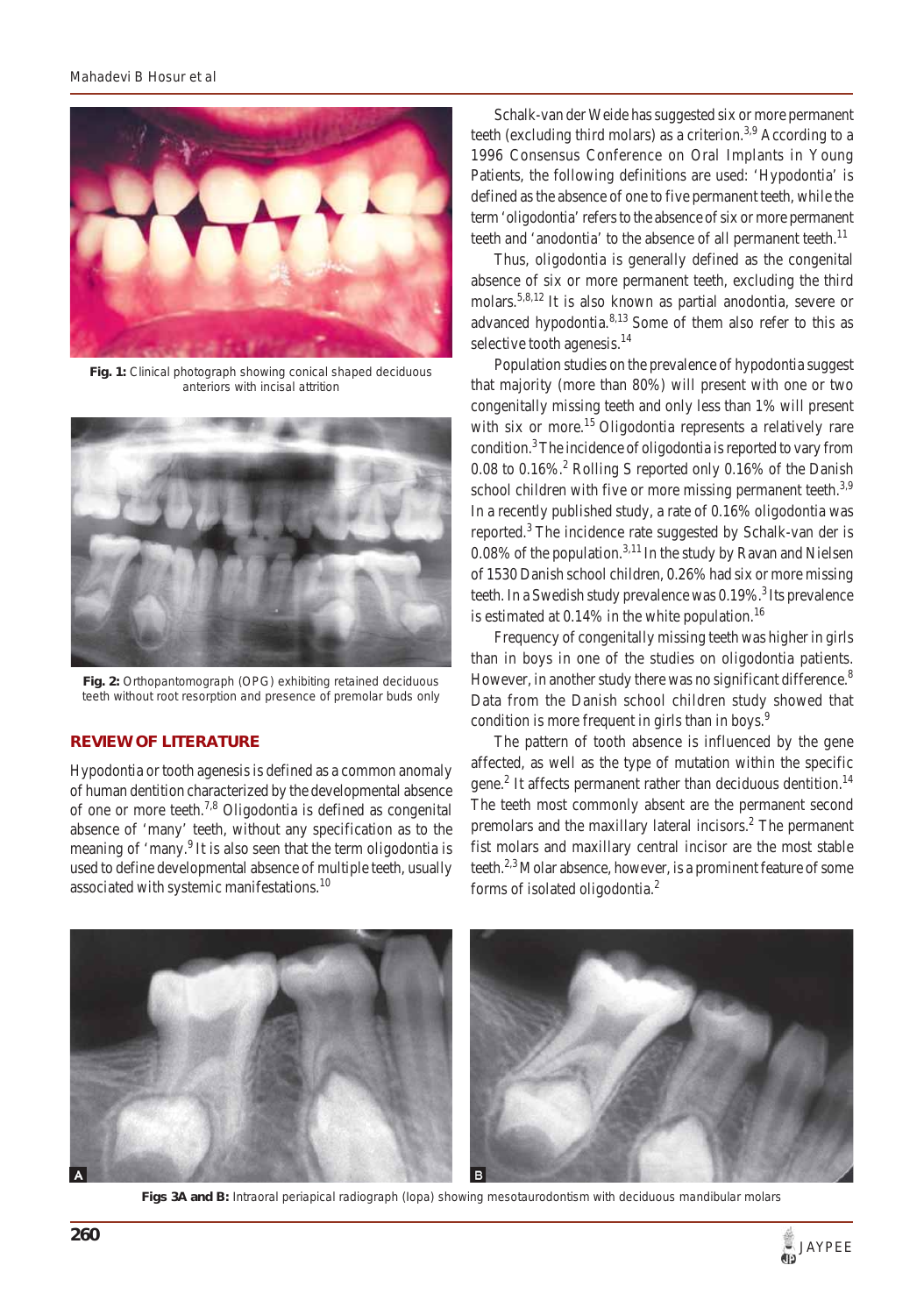Oligodontia can occur in association with genetic syndromes, such as ectodermal dysplasia, incontinentia pigmenti, Down syndrome and Rieger syndrome<sup>2,5</sup> or as a nonsyndromic isolated familial trait, or as a sporadic finding.<sup>17</sup> It is also reported that it may be a common (even though previously not well documented) feature in Wolf-Hirschhorn syndrome.<sup>18</sup> When oligodontia is associated with a syndrome there may be abnormalities of the skin, nails, eyes, ears and skeleton.4

Severe hypodontia or oligodontia is often associated with conical teeth, microdontia, and delayed eruption of permanent teeth, an increased free way space and retention of deciduous teeth.<sup>4,19</sup> Tooth agenesis has also been reported in association with taurodontism. The studies that suggested association between tooth agenesis and taurodontism imply that the association is more likely with severe tooth agenesis or oligodontia.20

Dentoalveolar characteristics associated with oligodontia include occlusal disturbances like deep bite, cross bite, attrition, steep inclination of maxillary incisors, disturbances of eruption—delayed eruption, ectopic eruption and alterations of tooth morphology, i.e. microdontia, conical shape of incisors and canines.<sup>3</sup>

Oligodontia is also associated with disturbances of the maxillofacial skeleton.<sup>3</sup> Characteristic growth disturbances and changes of facial appearance include maxillary retrognathism and hypoplasia, mandibular retrognathism, decreased vertical and transverse dimensions of alveolar process, lower anterior facial height, receding midrace, and deep labial-mental fold. $3$ 

Oligodontia is a heterogenous condition. Patients with oligodontia can be classified into three different types according to their clinical presentation and complexity of their prosthodontic requirements.2

Recent advances in the human genetics and molecular biology are providing us with a greater understanding of tooth development.<sup>15</sup> Much information on the genes and transcription factors that regulate odontogenesis has been obtained from murine tooth model and transgenic mice.<sup>1</sup> Previous studies have shown that some genes have a strong influence on tooth development (MSX1, PAX9, LEF1, PITX2) whereas other genes have a less pronounced effect (DLX1, DLX2, GLI2,  $GLI3$ ).<sup>1</sup>

Abnormal gene function may also disrupt specific signalling pathways involved in tooth development, resulting not only in abnormal tooth number but also in abnormal tooth size and or shape.<sup>1</sup> Several genes and disruptions in the molecular pathways are suggested in causing defects affecting all teeth in a majority of cases presenting as oligodontia or anodontia.1 List of the genes and molecular pathways involved in tooth agenesis are shown in Table 1.

Dental agenesis may also result from failure of  $1$  FGFs— FGF-4, -8,-9, -20 in the epithelium, FGF3, -7, and -10 in the mesenchyme, BMPs—BMP-2, -4, -7 in the epithelium and BMP-2 through -7 in the mesenchyme and their respective

| <b>Table1:</b> List of the genes and molecular pathways<br>involved in tooth agenesis <sup>1</sup> |  |
|----------------------------------------------------------------------------------------------------|--|
|                                                                                                    |  |

|  | Wnt/b-catenin/LEF 1 |  |
|--|---------------------|--|
|--|---------------------|--|

- MSX1
- MSX<sub>2</sub>
- **SHH**
- p63
- Pitx2
- Runx2/Cbfa1

receptors required as targets or in feedback mechanisms during early tooth development.<sup>1</sup>

In the last decade, more light has been shed on the multifactorial etiology of oligodontia.<sup>5</sup> Endocrine, local, environmental and hereditary factors of congenitally missing teeth have been suggested and identified, the latter through molecular genetics.<sup>5</sup>

Nonsyndromic familial oligodontia has, in most cases, been shown to be inherited as an autosomal dominant trait.<sup>17</sup> Mutations in the genes MSX1 and PAX9 that encode transcription factors were demonstrated to be associated with isolated, nonsyndromic oligodontia.<sup>5</sup> LTBP3 is the third gene which is identified as causing oligodontia or selective tooth agenesis.<sup>14</sup> Furthermore, agenesis of few teeth to entire set of teeth in one large Chinese kindred has been mapped to locus on chromosome  $10q11$ .<sup>17</sup> The literature reports eight families in whom PAX9 mutations segregate with nonsyndromic autosomal-dominant inherited oligodontia.<sup>17</sup> A frameshift mutation recently identified within the paired domain of the transcription factor, PAX9, has been linked to a unique form of oligodontia in a single multigenerational family.<sup>7</sup> Severe case of nonsyndromic oligontia was associated with a large heterozygous deletion on chromosome14, which included the whole PAX9 gene. $17$ 

The genes for two syndromes involving hypodontia have been identified. The EDA gene encodes a transmembrane protein that is involved in hypohydrotic/anhydrotic ectodermal dysplasia. The RIEG gene causes Rieger syndrome an autosomal dominant condition that involves missing teeth, anomalies of eyes and umbilicus.7

Because of its variable genetic etiology, the presentation and subsequent clinical effect on the dentofacial structures of patients diagnosed with oligodontia may vary greatly.<sup>2</sup> Congenital missing teeth can create dental and facial disfigurement, which can lead to social withdrawal, especially in adolescent years.<sup>6</sup> Prosthodontic treatment of oligodontia patients is, therefore, important for functional, esthetic and psychological reasons.21 Treatment of such patients requires a fully integrated interdisciplinary team approach of orthodontists, oral and maxillofacial surgeons and prothodontists.<sup>3</sup> Treatment options depend on the severity of the condition and patient's perceived need for care.<sup>21</sup> A number of factors must be taken into account at the time of treatment planning, which include age of the patient, number and condition of retained teeth,